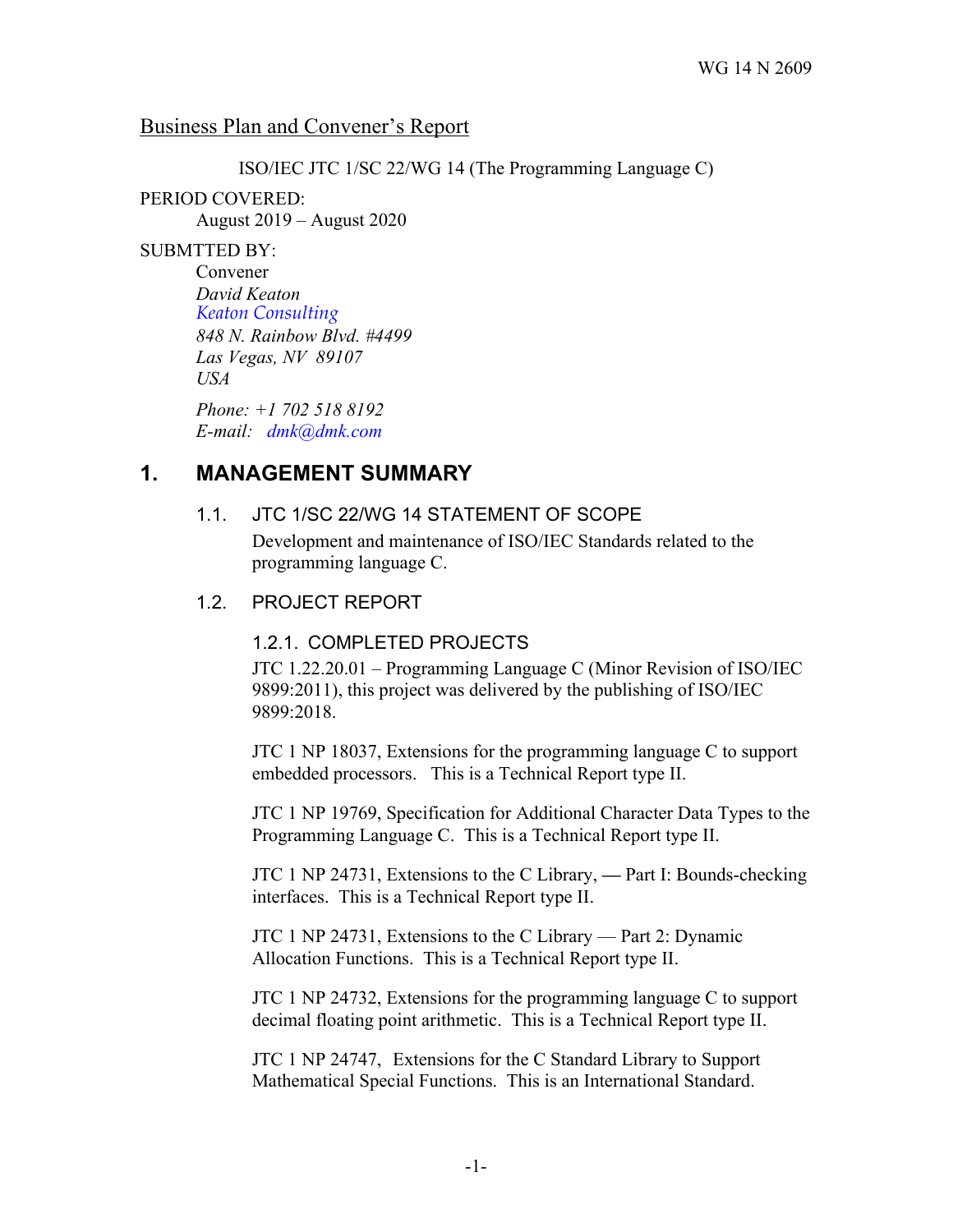JTC 1 NP 17961, *C Secure Coding Rules*. This is a Technical Specification.

JTC 1 NP 18661-1, *Floating-point extensions for C – Part 1: Binary floating-point arithmetic*. This is a Technical Specification.

JTC 1 NP 18661-2, *Floating-point extensions for C – Part 2: Decimal floating-point arithmetic*. This is a Technical Specification.

JTC 1 NP 18661-3, *Floating-point extensions for C – Part 3: Interchange and extended types.* This is a Technical Specification.

JTC 1 NP 18661-4, *Floating-point extensions for C – Part 4: Supplementary functions.* This is a Technical Specification.

JTC 1 NP 18661-5, *Floating-point extensions for C – Part 5: Supplementary attributes*. This is a Technical Specification.

JTC 1 TS 17961:2013/COR 1, *C Secure Coding Rules.* This is a Technical Corrigendum for a Technical Specification.

### 1.2.2. PROJECTS UNDERWAY

Study groups studying the possibility of future revisions to IS 9899, TS 17961, and TS 18661. A study group studying the possibility of a TS on pointer provenance.

### 1.2.3. CANCELLED PROJECTS

None over this period.

### 1.2.4. COOPERATION and COMPETITION

Where appropriate, WG 14 has established active liaisons with other SC 22 working groups. A category C liaison has been established with the MISRA C working group. There is no apparent direct competition with any other current SC 22 working group.

# **2. PERIOD REVIEW**

### 2.1. MARKET REQUIREMENTS

WG 14 is responding to the C user community concerns and to the C implementers' issues. The ISO/IEC 9899:2011 standard was updated in 2018. The ISO/IEC 9899:2018 standard answered many requests for interpretation and keeps the International Standard for the C programming language current. WG 14 is studying how best to incorporate additional external input.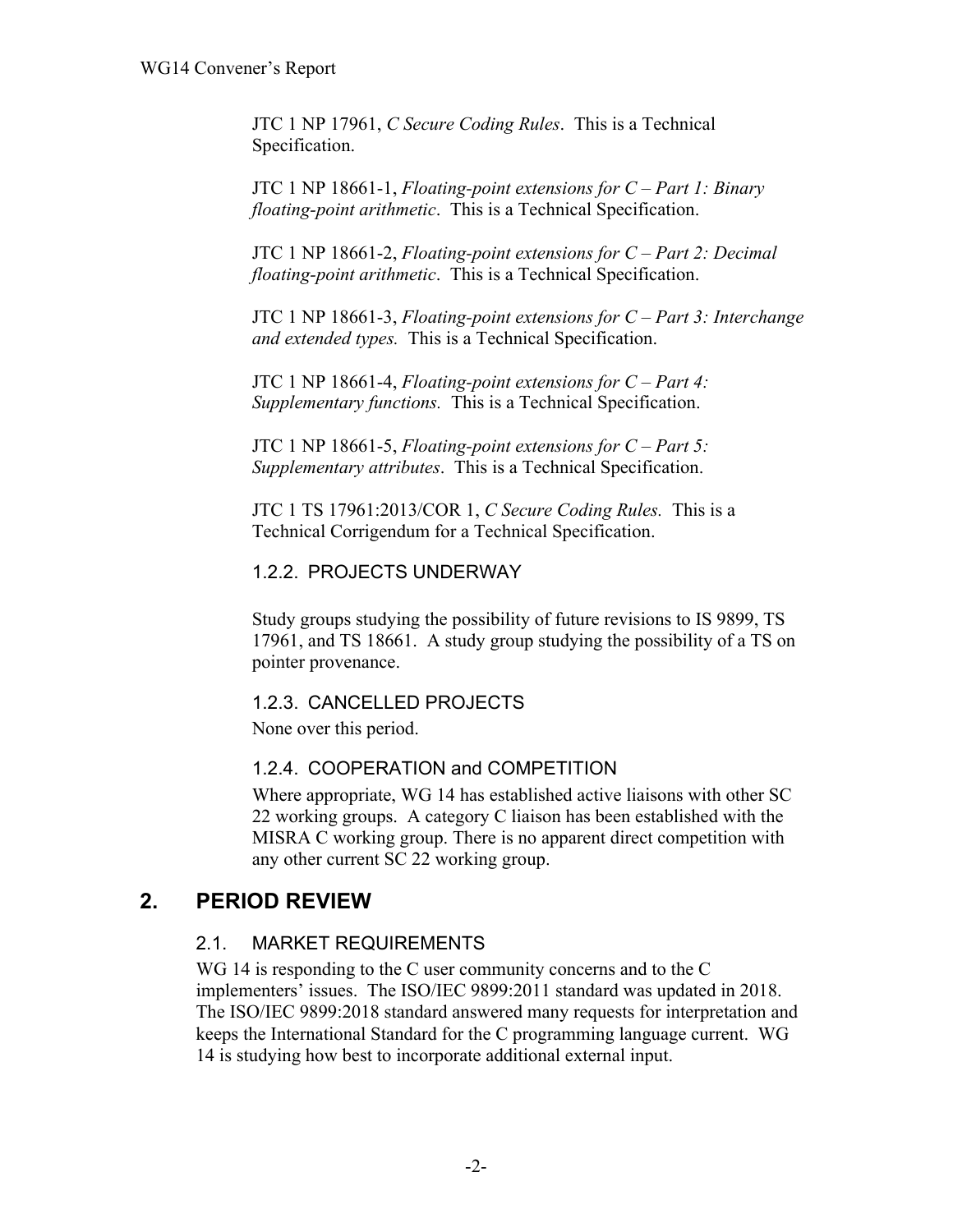The maintenance of TS 17961 addresses important security issues that affect the entire C community. The document is in active use in the industry, and resulting valuable feedback has led to a Technical Corrigendum. WG 14 has a Study Group to investigate further updating this document based on feedback from the community.

The WG 14 Floating Point Study Group is working on incorporating key features of TS 18661, a C binding to the 2008 IEEE Floating-point standard, into a future edition of the C standard. The group is also studying the possibility of updating TS 18661 to the 2019 IEEE Floating-point standard.

WG 14 has a Study Group to investigate an update to the C memory object model.

#### 2.2. ACHIEVEMENTS

- WG 14 processed requests for interpretation of IS 9899:2011 and TS 18661 parts 1-5.
- WG 14 has a Study Group to investigate incorporating TS 18861 into a future edition of the C standard, and investigate updating TS 18661 to the 2019 IEEE Floating-point standard.
- WG 14 has a Study Group to investigate updating TS 17961 based on community feedback.
- WG 14 has a Study Group to study possible adjustments to the C memory object model.

#### 2.3. RESOURCES

WG 14 meets in co-located technical sessions with the US Task Group INCITS PL22.11. There are normally two face-to-face meetings per year, but during the coronavirus pandemic, each face-to-face meeting has been replaced with two virtual meetings of half the length.

WG 14 would like to thank ISO for the Web conferencing support, which is especially helpful in this time of increasing restrictions on international travel.

During this reporting period, the following countries have participated in meetings: Canada, France, Germany, Italy, Netherlands, UK, US.

#### WG 14 liaison appointments are:

| Group        | Name/Type           | $Person(s)$ assigned                |
|--------------|---------------------|-------------------------------------|
| <b>WG 21</b> | $C++$               | Group liaison assigned <sup>1</sup> |
| <b>FSG</b>   | Free Standard Group | Nick Stoughton                      |
| WG 23        | Vulnerabilities     | Clive Pygott                        |
| MISRA-C      | Category-C Liaison  | <b>Andrew Banks</b>                 |

<sup>&</sup>lt;sup>1</sup> Flexible liaison consisting of all experts present at a given meeting who attend both groups.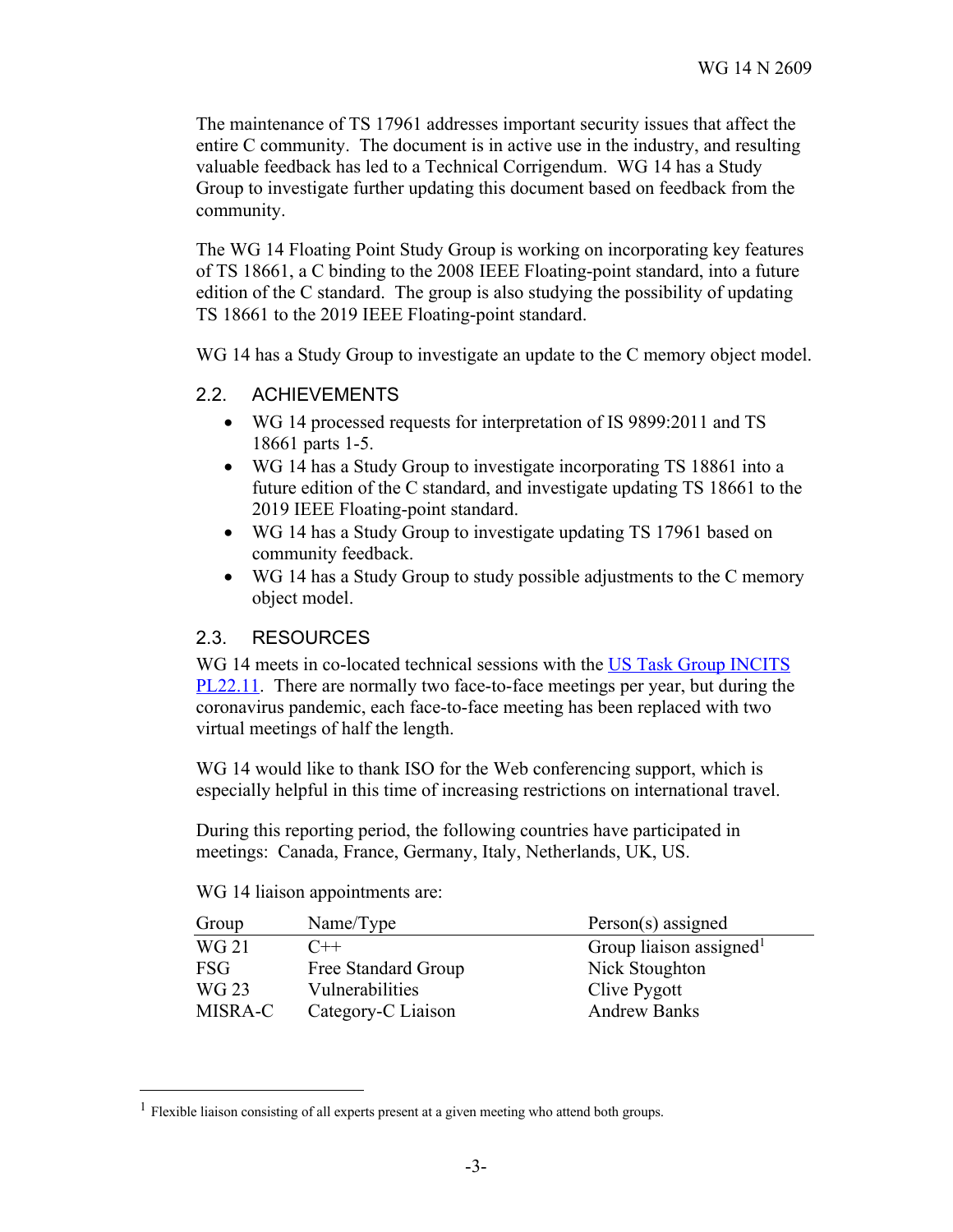# **3. FOCUS NEXT WORK PERIOD**

WG 14 will focus on:

- A TS for a provenance-aware memory object model for C.
- A revision of the C standard to incorporate feature updates and clarifications.
- Studying possible updates to TS 17961.

# 3.1. DELIVERABLES

None terminating in this period.

## 3.2. STRATEGIES

WG 14 believes that routine handling will suffice to complete the progress desired.

### 3.3. RISKS

- Meeting planning is difficult due to not having a sufficiently long plan for the virtual meeting mandate. This also creates a burden on hosts who have too short notice for canceling their face-to-face meeting.
- Glitches in the new ISO Documents system as noted in section 4.3 below have caused delays in document processing.

# 3.4. OPPORTUNITIES

Virtual meetings have given us a chance to improve our remote meeting skills, which will improve the quality of mixed-mode meetings when they return.

# 3.5. WORK PROGRAM PRIORITIES

WG 14 will work on improvements to floating-point, security, and the memory object model.

# **4. OTHER ITEMS**

# 4.1. POSSIBLE ACTION REQUESTS AT FORTHCOMING PLENARY

- After outstanding service as project editor of IS 9899 for 22 years, Larry Jones has experienced a change in job direction and is unable to continue. He has resigned and we would like to request SC 22 confirmation of the following people as co-editors: JeanHeyd Meneide (NL) -- primary Freek Wiedijk (US) David Keaton (Convenor, US)
- We intend to submit a new work item proposal for a TS tentatively titled "A provenance-aware memory object model for C." We would like to request an 8-week NP ballot instead of a 12-week NP ballot.
- We would like to create a new revision of the C standard with a final publication date of August 31, 2023.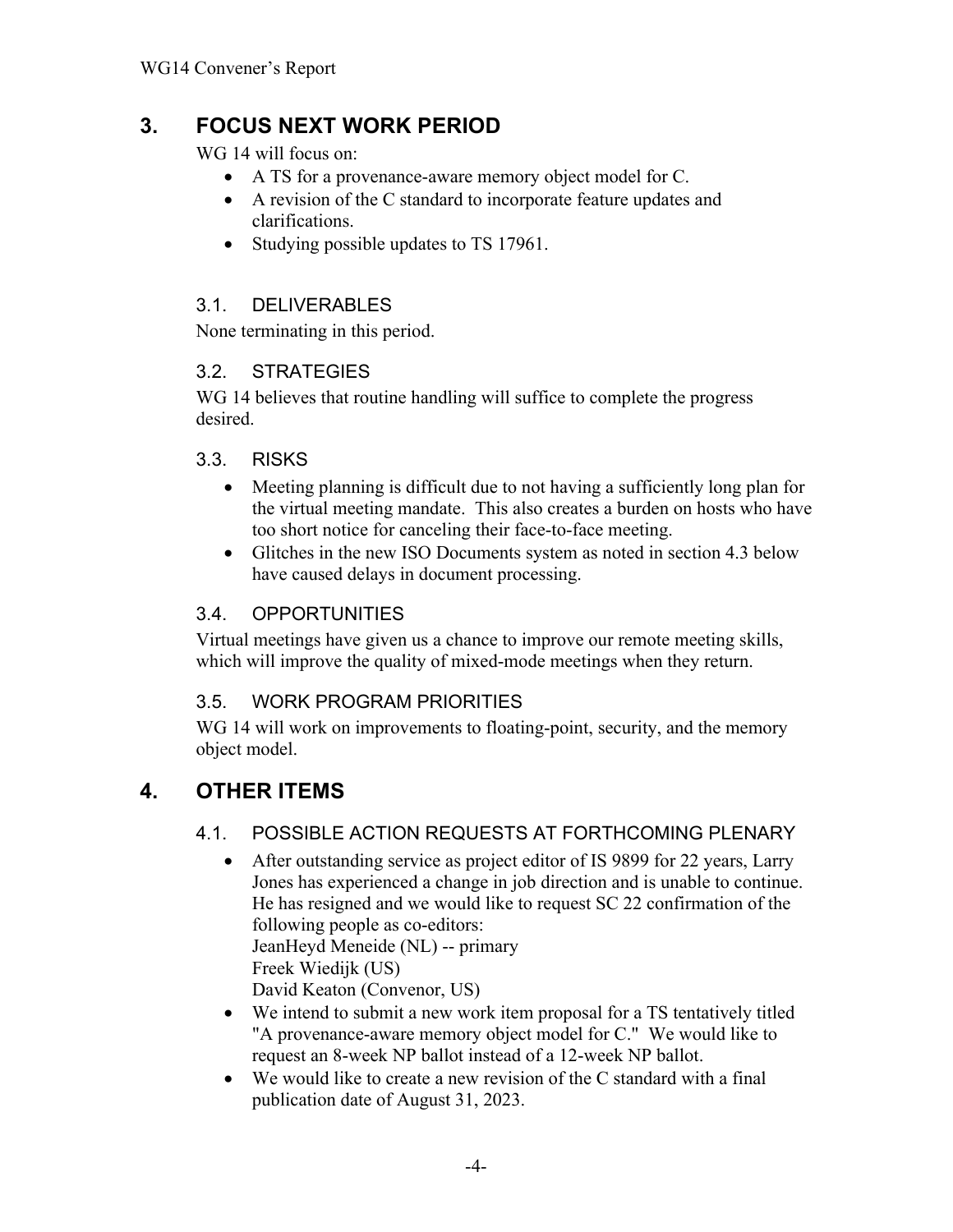### 4.2. PROJECT EDITORS

The following individuals have been appointed project editors and backup project editors:

JTC 1.22.20.01, *Programming Language C (Revision of ISO/IEC 9899:2018)* JeanHeyd Meneide (proposed Project Editor), Freek Wiedijk (proposed Backup Project Editor), David Keaton (proposed Alternate Backup Project Editor)

JTC 1 NP 18037, *Extensions for the programming language C to support embedded processors*.

Willem Wakker (Project Editor) <sup>2</sup>

JTC 1 NP 19769, *Specification for Additional Character Data Types to the Programming Language C*.

None. Incorporated into the C standard and not intended to be maintained.

JTC 1 NP 24731, *Extensions to the C Library – Part I: Bounds-checking interfaces*

None. Incorporated into the C standard and not intended to be maintained.

JTC 1 NP 24731, *Extensions to the C Library – Part 2: Dynamic Allocation Functions*.

David Keaton (Project Editor)

JTC 1 NP 24732, *Extensions for the programming language C to support decimal floating point arithmetic*

None. Incorporated into TS 18661 and not intended to be maintained.

JTC 1 NP 24747*, Extensions for the Standard Library of the Programming Language C to Support Mathematical Special Functions* David Keaton (Project Editor)

JTC 1 NP 17961, *C Secure Coding Rules* Robert Seacord (Project Editor)

JTC 1 NP 18661, parts 1-5, *Floating-point extensions for C* James Thomas (Project Editor)

### 4.3. ELECTRONIC DOCUMENT DISTRIBUTION

WG 14 has conducted some of its detailed technical discussion using an e-mail reflector provided by the Danish UNIX Users Group, Copenhagen University College of Engineering and Keld Simonsen.

WG 14 also has an ftp and Web site provided by courtesy of the Copenhagen University College of Engineering, Danish UNIX Users Group and Keld

 $2$  Currently not listed in the ISO global directory.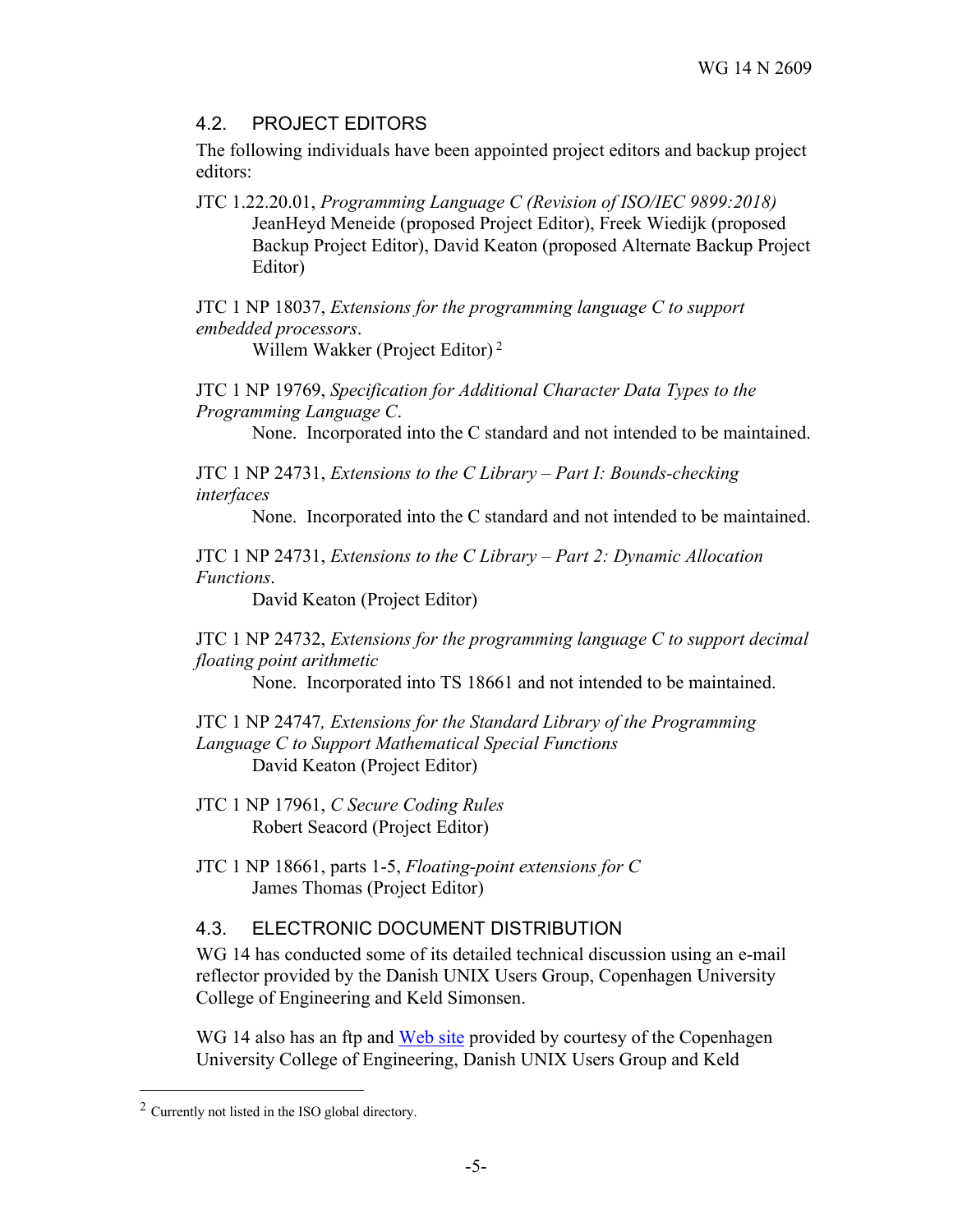Simonsen. WG 14 has placed its N documents on the ISO Documents site, and updates the site with each new N document.

WG 14 is providing all the appropriate committee documents on the Committee Web site, eliminating the need for paper mailings.

WG 14 also provides Web conference capabilities at face-to-face meetings allowing technical experts that are not able to travel to participate. In other words, WG 14 has only mixed-mode and virtual meetings.

WG 14 has the following issues with the ISO Documents system. The Working Group keeps the ISO Documents up to date with all N documents that the system will accept and is committed to switching to it once these issues are resolved.

- The ISO Documents system will not allow us to upload some documents that have reserved N numbers.
- All documents in the ISO Documents system are unavailable to the public, requiring us to continue using the e-committee system.
- The URLs of documents in e-committee are neither static nor predictable. The agendas and document log need to point to easily predictable and understandable URLs to keep errors to a minimum. They also need to point to unchanging URLs to prevent bit rot in the committee's records.
- The e-committee documents are not searchable by search engines. The C community has benefited greatly from WG 14 documents being available as search results.
- The document names and descriptions are truncated. On the external WG 14 site, this problem is avoided by having a document log with the description of each document and the name of its submitter. The file names are the N numbers of the documents, making the URLs predictable and simple.